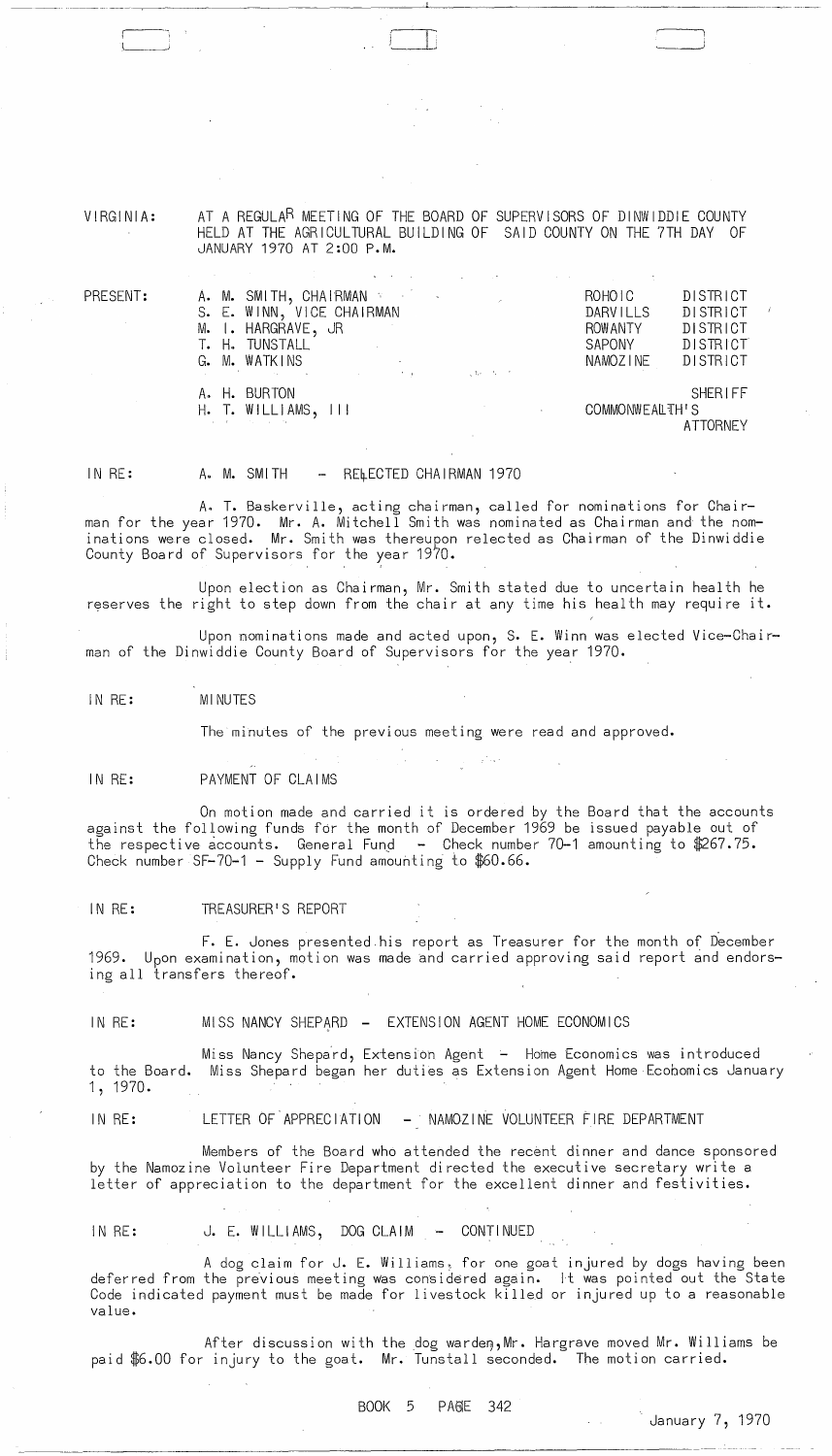IN RE: LETTER OF RESIGNATION - A. TERRELL BASKERVILLE

A letter from Executive Secretary. A. Terrell Baskerville was read offering his resignation effective February 15, 1970. The letter stated Mr. Baskerville had accepted appointment as Executive Secretary in Botetourt County, Virginia.\_

Mr. Hargrave moved the Board regretfully accept the resignation. Mr. Tunstall seconded. The motion carried.

IN RE: AUTOMOBILE - SHERIFF'S DEPARTMENT - APPROVED

Sheriff A. Hill Burton requested the Board authorize purchase of 1 automobile through the Department of Purchases & Supply to replace 1 vehicle which has exceeded the maximum reimbursable mileage.

After discussion Mr. Hargrave moved the request be granted. Mr. Winn seconded. The motion carried.

IN RE: CLOTHING ALOWANCE - NO ACTION

Sheriff A. Hill Burton requested the Board appropriate a \$300.00 clothing allowance for the department investigator. Such allowance to reimburse the investigator for wear and tear of civilian clothes while on duty. It was pointed out this officer does not receive a uniform allowance and is not furnished uniforms.

Mr. Hargrave moved that a clothing allowance in the amount of \$300.00 be authorized and in future years extra compensation for clothing be included as a portion of the salaries.

There was no second. The motion died. No further discussion was held.

IN RE: SPECIAL GRAND JURY - LETTER OF APPRECIATION

It appeared to the Board the Special Grand Jury requested by this Board at its regular meeting held July 2, 1969 had concluded its investigation and issued its report. The clerk was requested to distribute copies of the report to members of the Board and the Executive Secretary was directed to write a letter of appreciation to members of the jury conveying their appreciation of the services performed.

IN RE: LEAVE, VACATION & SICK PLAN

Mr. Watkins suggested the personnel leave, vacation and sick plan compiled by the Executive Secretary recently be reviewed by the Board and considered for adoption. Such plan to formulate vacation, sick leave, etc for employees of the Board.

The Executive Secretary was directed to mail copies of the plan to the members for their consideration and regiew.

IN RE: STOP SIGNS AT DEFENSE ROAD AND ROUTE 613

There was read a letter from the Resident Engineer stating a survey of traffic routing at the Intersection of Defense Road and Route 613 was conducted by the Highway Department as requested by this Board on July 2, 1969. The letter indicated the Highway Department deemed it practical to place stop signs on Route 613.

# IN RE OPERATIONAL AND FISCAL SUMMARY 1968-69

There was distributed to the Board the 1968-69 operational and fiscal summary for secondary roads by the Highway Department. Such summary was ordered filed for future reference •

 $\mathcal{L}_{\text{max}}$  and  $\mathcal{L}_{\text{max}}$  are the set of the set of the set of  $\mathcal{L}_{\text{max}}$  and  $\mathcal{L}_{\text{max}}$ 

. The contract of the contract of the contract of the contract of the contract of the contract of the contract of the contract of the contract of the contract of the contract of the contract of the contract of the contrac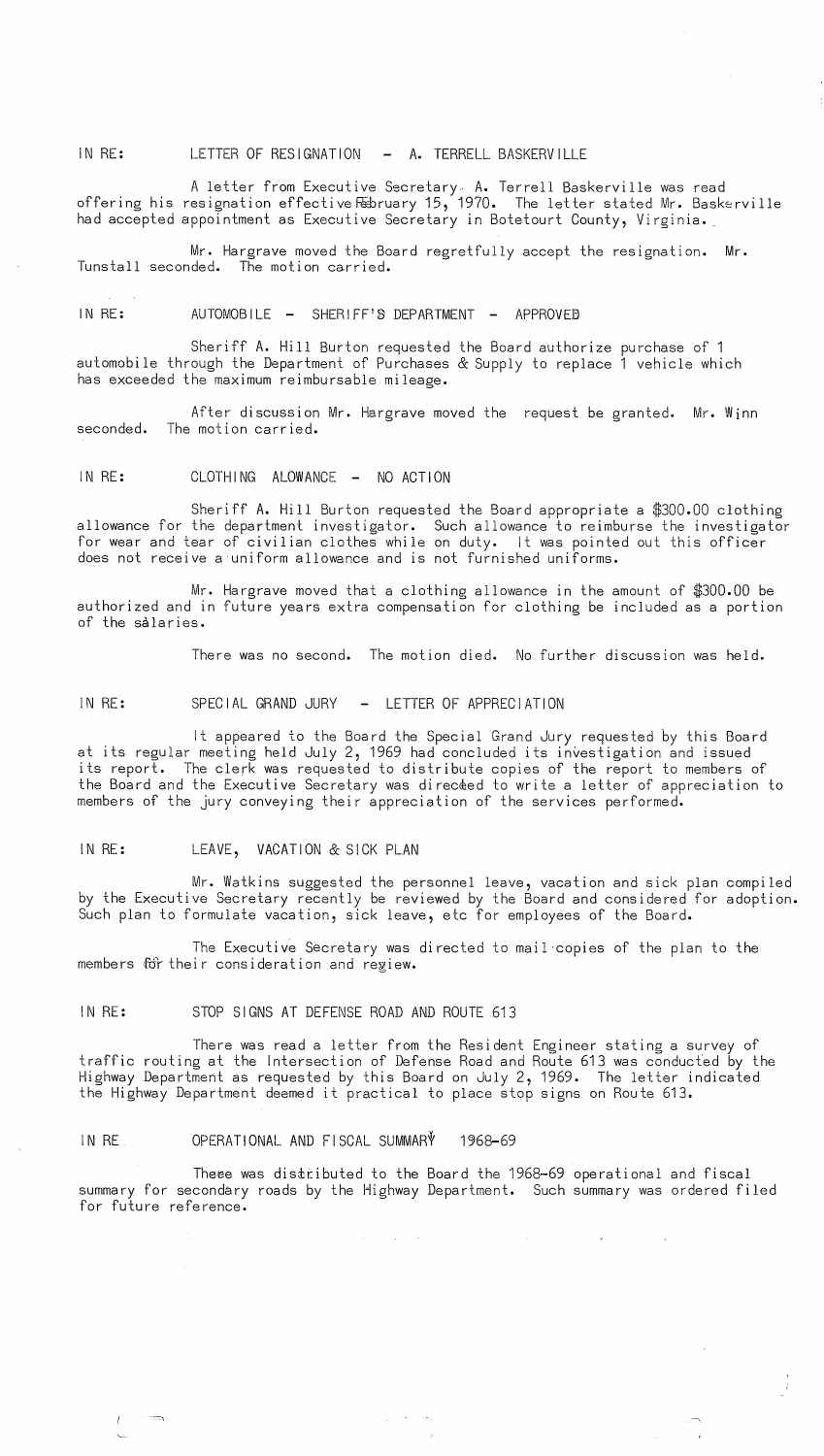#### IN RE: PUBLIC HEARING - REZONING APPLICATION - S. E. BISHOP - APPROVED

This being the time and date set as advertised in the Progress-Index to hold a public hearing to consider the rezoning application for P-69-6 submitted by Mr. S. E. Bishop. Mr. Bishop requests to have a portion of land parcel 45-52 fronting on Route 703 & extending back a distance of 450 feet rezoned from Agricultural A-2 to Business B-2 General as outlined in his application dated November 24, 1969. The application was reviewed by the Zoning Administrator and the Board was informed the Planning Commission, after conducting a proper public hearing, recommends approval.

It appeared to the Board no persons appeared opposing the rezoning. After brief discussion Mr. Hargrave moved, Mr. Winn seconded and it was unanimously carried approving such rezoning request and the zoning administrator was requested to make the 6hanges on the County zoning map.

## IN RE: GENERAL ADVERTISEMENT SIGNS

 $\Box$ 

There was discussion concerning the present zoning ordinance not authorized ing general advertisement signs in Agricultural A-2 areas and that the new County code soon to be proposed for adoption will permit such signs in A-2 areas provided such signs adverfises a business located and conducted within the confines of Dinwiddie County. It appeared to the Board several businesses located and conducted within this County have expressed desire to erect general advertisement signs in Agricultural A-2 areas after adoption of the new code.

In consideration of the need for advertising of businesses located within this County Mr. Hargrave moved this Board authorize and direct the zoning administrator to approve zoning permits for signs to advertise county businesses in  $A-\bar{2}$  areas pending adoption of the'new code as previously stated pertaining to general advertisement signs.

This motion further directssthe zoning administrator to specifically explain to the applicant that if the new provisions are not adopted such signs will be re- $\stackrel{\text{\scriptsize{\textsf{in}}} }{}{\text{\scriptsize{\textsf{in}}} }$  owners $\stackrel{\text{\scriptsize{\textsf{in}}}}{ }$  expense. Mr. Tunstall seconded. The motion carried.

--- ----- ---

### IN  $RE:$  FIRE CONTRACT = TOWN OF McKENNEY - RENEWED

It appearing to the Board the contract with the Town of Mckenney for fire protection expired December 31, 1969 and should be renewed.

Upon motion duly made and carried this contract is renewed, said contract amoung other things stating that \$600.00 is paid for coverage up to 10 fires and \$50.00 for each fire the reafter.

There being no further pusiness to be brought before the Board, the meeting adjourned at 4:15 P.M.